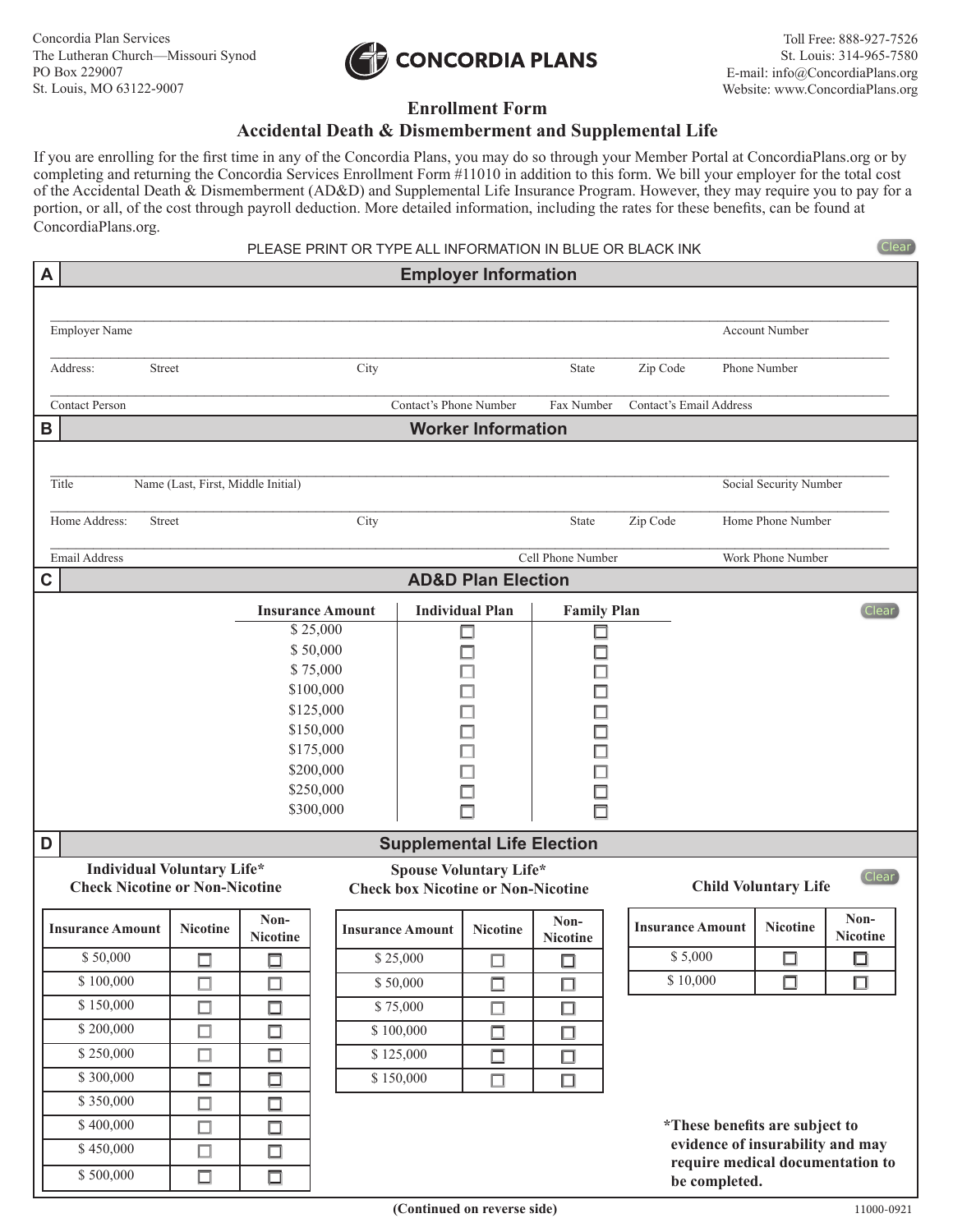|                                                                                                                                                                                                                                                                                                                                                                                                                                                                                                                                                                                                                                                                                                                                                                                                                                                                                                                                                                                                                                                                                                                                                                                                                                                                                                                                                                                                                                                                                                                                                                                                                                                                                                                                                                                        | оніан тива ос цезіднаюці бу нег ом'я діусігнаню (сланіріс, іміз, іміату Doc), ної няюці аз - іміз, зонн Do<br>6. It is normally recommended that minor children not be listed as beneficiaries since payments cannot be made to minors. If your beneficiary is a minor at the<br>time of your death, guardian papers for the estate and/or property of the minor child must be secured by the surviving parent or the child's guardian and a copy<br>submitted to Concordia Plan Services in order to receive the death benefit(s).<br>7. If no beneficiary is named, or if no named beneficiary survives you, the lump-sum death benefit will be paid to:<br>a. your lawful spouse, if living; otherwise to<br>b. your natural or legally adopted child(ren) in equal shares, if living; otherwise to<br>c. your parents in equal shares, if living; otherwise to<br>d. the personal representative of your estate. |                                                          |                                     |                                |                                       |                                                               |                                                    |
|----------------------------------------------------------------------------------------------------------------------------------------------------------------------------------------------------------------------------------------------------------------------------------------------------------------------------------------------------------------------------------------------------------------------------------------------------------------------------------------------------------------------------------------------------------------------------------------------------------------------------------------------------------------------------------------------------------------------------------------------------------------------------------------------------------------------------------------------------------------------------------------------------------------------------------------------------------------------------------------------------------------------------------------------------------------------------------------------------------------------------------------------------------------------------------------------------------------------------------------------------------------------------------------------------------------------------------------------------------------------------------------------------------------------------------------------------------------------------------------------------------------------------------------------------------------------------------------------------------------------------------------------------------------------------------------------------------------------------------------------------------------------------------------|----------------------------------------------------------------------------------------------------------------------------------------------------------------------------------------------------------------------------------------------------------------------------------------------------------------------------------------------------------------------------------------------------------------------------------------------------------------------------------------------------------------------------------------------------------------------------------------------------------------------------------------------------------------------------------------------------------------------------------------------------------------------------------------------------------------------------------------------------------------------------------------------------------------------|----------------------------------------------------------|-------------------------------------|--------------------------------|---------------------------------------|---------------------------------------------------------------|----------------------------------------------------|
| F                                                                                                                                                                                                                                                                                                                                                                                                                                                                                                                                                                                                                                                                                                                                                                                                                                                                                                                                                                                                                                                                                                                                                                                                                                                                                                                                                                                                                                                                                                                                                                                                                                                                                                                                                                                      | <b>Primary Beneficiaries</b>                                                                                                                                                                                                                                                                                                                                                                                                                                                                                                                                                                                                                                                                                                                                                                                                                                                                                         |                                                          | G<br><b>Secondary Beneficiaries</b> |                                |                                       |                                                               |                                                    |
| Your <b>Secondary Beneficiary (ies)</b> is the individual(s), institution(s), and/or trust(s) you<br>Your <b>Primary Beneficiary(ies)</b> is the individual(s), institution(s), and/<br>or trust(s) you name to receive the lump-sum death benefit payable<br>name to receive the lump-sum death benefit payable upon your death if none of your<br>upon your death.<br>Primary Beneficiaries are alive at the time of your death.<br>• If you name more than one Primary Beneficiary, your death benefit<br>If none of your Primary Beneficiaries survives you, then:<br>will be divided among the Primary Beneficiaries you name in the<br>• Your Secondary Beneficiaries will receive the death benefit upon your death.<br>proportions you specify. If no proportions are specified, the benefit<br>• The death benefit will be divided among your Secondary Beneficiaries in the<br>will be divided equally among the Primary Beneficiaries.<br>proportions you specify. If no proportions are specified, the death benefit will be<br>• If one or more of your Primary Beneficiaries should die before<br>divided equally among the Secondary Beneficiaries.<br>you, the death benefit will be divided proportionately among the<br>If one or more of your Secondary Beneficiaries dies before you, the death benefit<br>surviving Primary Beneficiaries.<br>will be divided proportionately among your remaining Secondary Beneficiaries. If all<br>• If all of your Primary Beneficiaries die before you, the death benefit<br>of your Secondary Beneficiaries (as well as your Primary Beneficiaries) die before<br>will be paid to your Secondary Beneficiaries.<br>you, the death benefit will be paid as stated in Number 7 from the instructions on the<br>previous page. |                                                                                                                                                                                                                                                                                                                                                                                                                                                                                                                                                                                                                                                                                                                                                                                                                                                                                                                      |                                                          |                                     |                                |                                       |                                                               |                                                    |
| Н                                                                                                                                                                                                                                                                                                                                                                                                                                                                                                                                                                                                                                                                                                                                                                                                                                                                                                                                                                                                                                                                                                                                                                                                                                                                                                                                                                                                                                                                                                                                                                                                                                                                                                                                                                                      |                                                                                                                                                                                                                                                                                                                                                                                                                                                                                                                                                                                                                                                                                                                                                                                                                                                                                                                      |                                                          |                                     | <b>Beneficiary Designation</b> |                                       |                                                               |                                                    |
|                                                                                                                                                                                                                                                                                                                                                                                                                                                                                                                                                                                                                                                                                                                                                                                                                                                                                                                                                                                                                                                                                                                                                                                                                                                                                                                                                                                                                                                                                                                                                                                                                                                                                                                                                                                        | Primary Beneficiary (ies): [First in order to receive the death benefit]<br>Name<br>Address<br>Name                                                                                                                                                                                                                                                                                                                                                                                                                                                                                                                                                                                                                                                                                                                                                                                                                  | Social Security Number<br>City<br>Social Security Number |                                     |                                | Relationship<br>State<br>Relationship | Zip Code                                                      | <b>MUST BE</b><br><b>COMPLETED</b><br>% Allocation |
|                                                                                                                                                                                                                                                                                                                                                                                                                                                                                                                                                                                                                                                                                                                                                                                                                                                                                                                                                                                                                                                                                                                                                                                                                                                                                                                                                                                                                                                                                                                                                                                                                                                                                                                                                                                        | Address                                                                                                                                                                                                                                                                                                                                                                                                                                                                                                                                                                                                                                                                                                                                                                                                                                                                                                              | City                                                     |                                     |                                | State                                 | Zip Code                                                      | % Allocation                                       |
|                                                                                                                                                                                                                                                                                                                                                                                                                                                                                                                                                                                                                                                                                                                                                                                                                                                                                                                                                                                                                                                                                                                                                                                                                                                                                                                                                                                                                                                                                                                                                                                                                                                                                                                                                                                        |                                                                                                                                                                                                                                                                                                                                                                                                                                                                                                                                                                                                                                                                                                                                                                                                                                                                                                                      |                                                          |                                     |                                |                                       | <b>Total Primary Beneficiary Allocation Must Equal 100%</b>   | 0%                                                 |
|                                                                                                                                                                                                                                                                                                                                                                                                                                                                                                                                                                                                                                                                                                                                                                                                                                                                                                                                                                                                                                                                                                                                                                                                                                                                                                                                                                                                                                                                                                                                                                                                                                                                                                                                                                                        | <b>MUST BE</b><br>Secondary Beneficiary(ies): [Recipient of death benefit if the Primary Beneficiary(ies) pre-deceases you]<br><b>COMPLETED</b>                                                                                                                                                                                                                                                                                                                                                                                                                                                                                                                                                                                                                                                                                                                                                                      |                                                          |                                     |                                |                                       |                                                               |                                                    |
|                                                                                                                                                                                                                                                                                                                                                                                                                                                                                                                                                                                                                                                                                                                                                                                                                                                                                                                                                                                                                                                                                                                                                                                                                                                                                                                                                                                                                                                                                                                                                                                                                                                                                                                                                                                        | Name                                                                                                                                                                                                                                                                                                                                                                                                                                                                                                                                                                                                                                                                                                                                                                                                                                                                                                                 | Social Security Number                                   |                                     |                                | Relationship                          |                                                               |                                                    |
|                                                                                                                                                                                                                                                                                                                                                                                                                                                                                                                                                                                                                                                                                                                                                                                                                                                                                                                                                                                                                                                                                                                                                                                                                                                                                                                                                                                                                                                                                                                                                                                                                                                                                                                                                                                        | Address                                                                                                                                                                                                                                                                                                                                                                                                                                                                                                                                                                                                                                                                                                                                                                                                                                                                                                              | City                                                     |                                     |                                | State                                 | Zip Code                                                      | % Allocation                                       |
|                                                                                                                                                                                                                                                                                                                                                                                                                                                                                                                                                                                                                                                                                                                                                                                                                                                                                                                                                                                                                                                                                                                                                                                                                                                                                                                                                                                                                                                                                                                                                                                                                                                                                                                                                                                        | Name                                                                                                                                                                                                                                                                                                                                                                                                                                                                                                                                                                                                                                                                                                                                                                                                                                                                                                                 | Social Security Number                                   |                                     |                                | Relationship                          |                                                               |                                                    |
| Address                                                                                                                                                                                                                                                                                                                                                                                                                                                                                                                                                                                                                                                                                                                                                                                                                                                                                                                                                                                                                                                                                                                                                                                                                                                                                                                                                                                                                                                                                                                                                                                                                                                                                                                                                                                |                                                                                                                                                                                                                                                                                                                                                                                                                                                                                                                                                                                                                                                                                                                                                                                                                                                                                                                      | City                                                     |                                     |                                | State                                 | Zip Code                                                      | % Allocation                                       |
| Name                                                                                                                                                                                                                                                                                                                                                                                                                                                                                                                                                                                                                                                                                                                                                                                                                                                                                                                                                                                                                                                                                                                                                                                                                                                                                                                                                                                                                                                                                                                                                                                                                                                                                                                                                                                   |                                                                                                                                                                                                                                                                                                                                                                                                                                                                                                                                                                                                                                                                                                                                                                                                                                                                                                                      | Social Security Number                                   |                                     | Relationship                   |                                       |                                                               |                                                    |
|                                                                                                                                                                                                                                                                                                                                                                                                                                                                                                                                                                                                                                                                                                                                                                                                                                                                                                                                                                                                                                                                                                                                                                                                                                                                                                                                                                                                                                                                                                                                                                                                                                                                                                                                                                                        | Address                                                                                                                                                                                                                                                                                                                                                                                                                                                                                                                                                                                                                                                                                                                                                                                                                                                                                                              | City                                                     |                                     |                                | State                                 | Zip Code                                                      | % Allocation                                       |
|                                                                                                                                                                                                                                                                                                                                                                                                                                                                                                                                                                                                                                                                                                                                                                                                                                                                                                                                                                                                                                                                                                                                                                                                                                                                                                                                                                                                                                                                                                                                                                                                                                                                                                                                                                                        |                                                                                                                                                                                                                                                                                                                                                                                                                                                                                                                                                                                                                                                                                                                                                                                                                                                                                                                      |                                                          |                                     |                                |                                       | <b>Total Secondary Beneficiary Allocation Must Equal 100%</b> | 0%                                                 |

**If you need more room or you would like to designate your AD&D and Supplemental Life beneficiaries separately, please attach a separate sheet with your** 

1. Complete Section H of this form to indicate the person or entity you wish to receive the death benefits under the AD&D and Supplemental Life Insurance Programs..

2. You can change or revoke this designation at any time by sending in a new, properly completed Beneficiary Designation form.

3. Your beneficiaries do not have to be dependents or relatives. You can name any person, a trust, or an institution except you cannot legally designate your own employer as a beneficiary. However, the same result can be achieved by designating "Estate" and providing a bequest to the employer via your Will. You can designate any other organization having a legal entity within the Synod (example: a congregational pastor can designate The Lutheran Church—Missouri Synod Foundation as a beneficiary). To designate a trust as a beneficiary, please list the name and date of the trust, and the name of the trustee(s).

4. If you are naming a trust as your beneficiary, please note the name of the trust under [Name] and write "Trust" under [Relationship] and "Not applicable" for [Social Security Number]. A Tax Identification Number (TIN) and a signed copy of the trust is needed at the time benefits are payable.

5. When naming a person as a beneficiary, list the person's full name, Social Security number, their relationship to you, and the person's home address. A married aan must be designated by her own given name (example: Mrs. Mary Doe), not listed as "Mrs. John Doe

# **E Beneficiary Designation Instructions**